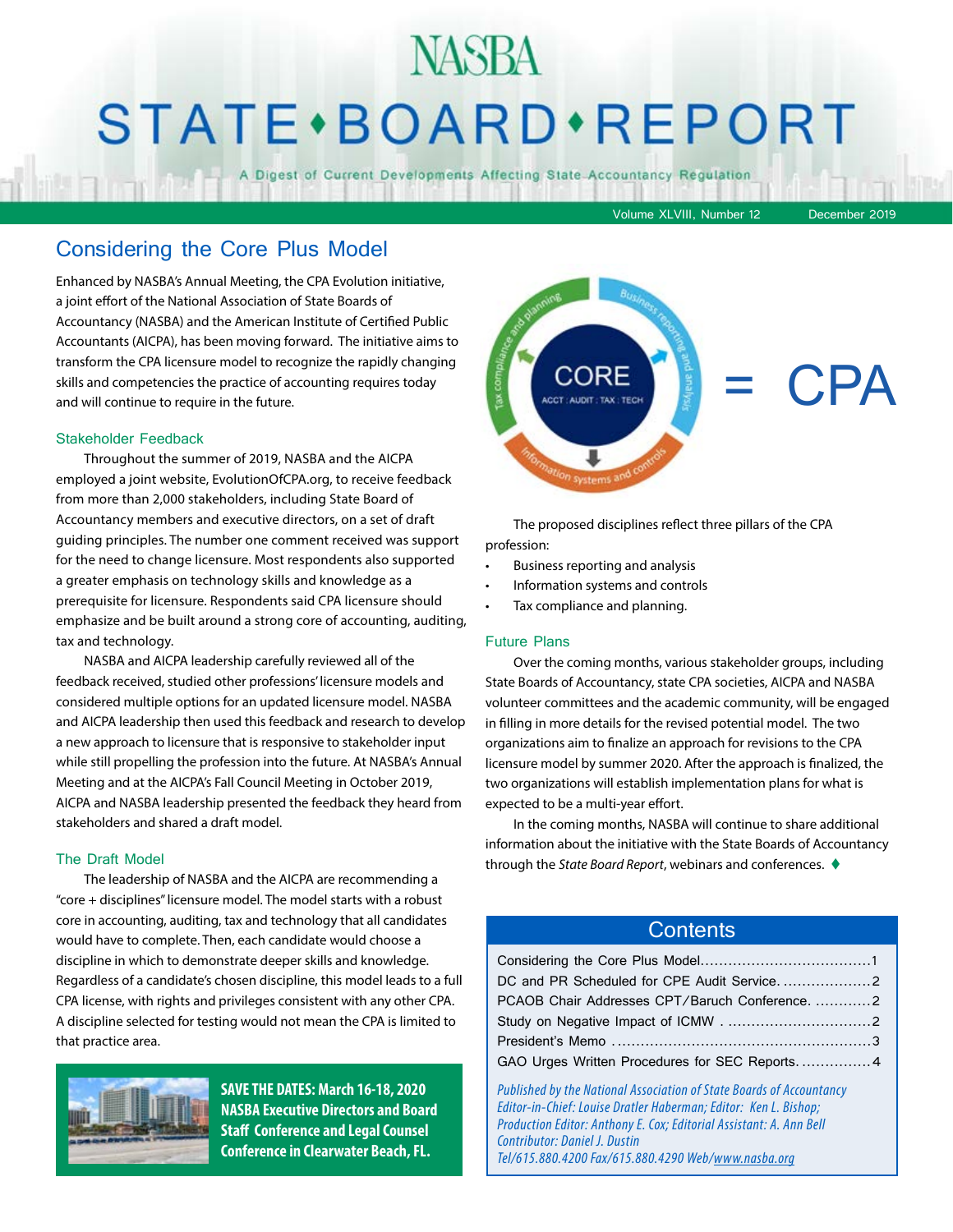#### <span id="page-1-0"></span>DC and PR Scheduled for CPE Audit Service

Washington, DC and Puerto Rico are the next two jurisdictions scheduled to begin using NASBA's CPE Audit Service in January. Boards that are actively using the service now include: Florida, Kentucky, Missouri, Montana, Ohio, Tennessee and Virginia.

Slated for implementation later in 2020 are: Alabama, Georgia, Guam, Louisiana, Maryland, New Mexico, North Dakota, Oklahoma, South Carolina and the Virgin Islands.

The CPE Audit Service is a turnkey web application solution for managing the CPE audit process. This online system helps streamline CPE audits and is designed to be used by both individual CPAs and

Boards of Accountancy. The application allows CPA users to enter or upload CPE information and documentation, view CPE records fed in directly from participating CPE program providers, monitor their CPE compliance by jurisdiction and submit their CPE information to the Board when selected for audit. With the CPE Audit Service, Boards are able to generate audit pools or upload an audit pool into the system, monitor workflow dashboards, run numerous reports, and receive and conduct CPE audits all within the system.

The application comes at no cost to the Boards of Accountancy as members of NASBA.  $\triangle$ 

#### PCAOB Chair Addresses CPT/Baruch Conference

The Public Company Accounting Oversight Board has reaffirmed its strategic plan, which commits the Board to transforming itself "into a trusted leader that promotes high quality auditing through forwardlooking, responsive, and innovative oversight," PCAOB Chair William D. Duhnke told Baruch College's 14th Annual Audit Conference, cosponsored by the NASBA

Center for the Public Trust, on December 3 in New



**William Duhnke**

York City. Key to the PCAOB's shift to a more preventive regulatory approach is ensuring audit firms have a strong system of quality control. Chair Duhnke announced that the Board is committed to revising the current quality control standards and will hold an open meeting in December on potential changes to those standards to be included in a forthcoming concept release. He explained "future revisions to the PCAOB's quality control standards should be built on an integrated risk-based framework similar to the [International Auditing and Assurance Standards Board's] proposed ISQM 1." Currently the PCAOB uses the quality control standards developed in 1997 by the AICPA.

Chair Duhnke reported the PCAOB has heard its current auditing standards do not impede or encourage the use of innovative technologies. While the largest firms are invested in technologyenabled tools and techniques, the mid-size and small firms continue to use more traditional tools and techniques. "To the extent we consider future changes to our standards, we will need to take account of the distinctions in the marketplace," Mr. Duhnke told the conference. "We will continue to monitor this area aggressively, with an intent to stay ahead of the curve."

Pressure is on standard setters to avoid unnecessary divergence of standards, IAASB Chair Tom Seidenstein explained to the conference. "We are in process of approving our strategic plan to make sure public interest is at the core of all we do," he stated. He noted both the United Kingdom and Australia, which use the IAASB standards, are under scrutiny now by their regulatory regimes. The standard-setting process has not changed much in decades, Mr. Seidenstein observed, and he hopes to speed it up to make it more agile and responsive. The IAASB is currently considering the feedback received on their consultative document on audits of less complex entities, which he said includes the mom-and-pop stores that make up 85 percent of the economy. Does there need to be more guidance for auditing these entities or do the standards have to be scalable? The IAASB expects to set out its path on this issue during the first half of 2020.

The AICPA's Auditing Standards Board looks to converge its standards with those of other standard-setters as well, ASB Chair Mike Santay said, as they recognize CPA firms do work for both private and public companies. The ASB is also changing the audit report for next year, similar to what the PCAOB is requiring. In addition the ASB changed its materiality standards to align with those of other standard setters. The ASB is now deliberating its exposure draft on audit evidence, which calls for a mindset change that brings in auditor skepticism. Mr. Santay presented an overview of the ASB's standardsetting projects including a project plan under development related to NOCLAR (non-compliance with laws and regulations) and what an auditor is required to report. "Quality control is a big ticket item for small firms, and we will have our own exposure draft when the IAASB comes out with their standard," Mr. Santay said.

NASBA's recent activities were summarized for the conference by Noel Allen, NASBA legal counsel. He pointed out that the Boards follow through on SEC enforcement actions. NASBA has supported the PCAOB and AICPA with amicus briefs when there have been court challenges. NASBA submits comments on exposure drafts and is helping Accountancy Boards face anti-regulatory challenges.

Moderator Douglas Carmichael asked: "To what extent will there be convergence among the SEC, PCAOB and IAASB on quality control?" IAASB Chair Seidenstein responded: "We understand the importance of alignment. We are trying to finalize our standards at our June meeting this year with a significant implementation period. There is no end point in standard-setting: We continue to improve going forward." Mr. Santay added: "We are engaged in studying where quality management is going. The framework makes sense, but we are a long way from issuing a standard."  $\blacklozenge$ 

#### Study on Negative Impact of ICMW

At a time when CPAs are being encouraged to share more information with investors, a study has found that such behavior may not be rewarded. In a paper presented at the 2019 Annual Meeting of the American Accounting Association, Professors Stephen P. Rowe and Elizabeth N. Cowle of the University of Arkansas report "auditors who issue an ICMW (internal control material weakness) are perceived as less attractive in the audit market." The researchers considered 13 years of data from 885 local offices of 358 audit firms in the United States. They found "the issuance of an ICMW affects auditor selection and retention decisions even among clients that do not receive an ICMW."  $\blacklozenge$ 

ed bitata dar kitat bitata darkar kitata da bitata darkar kitata da bitata da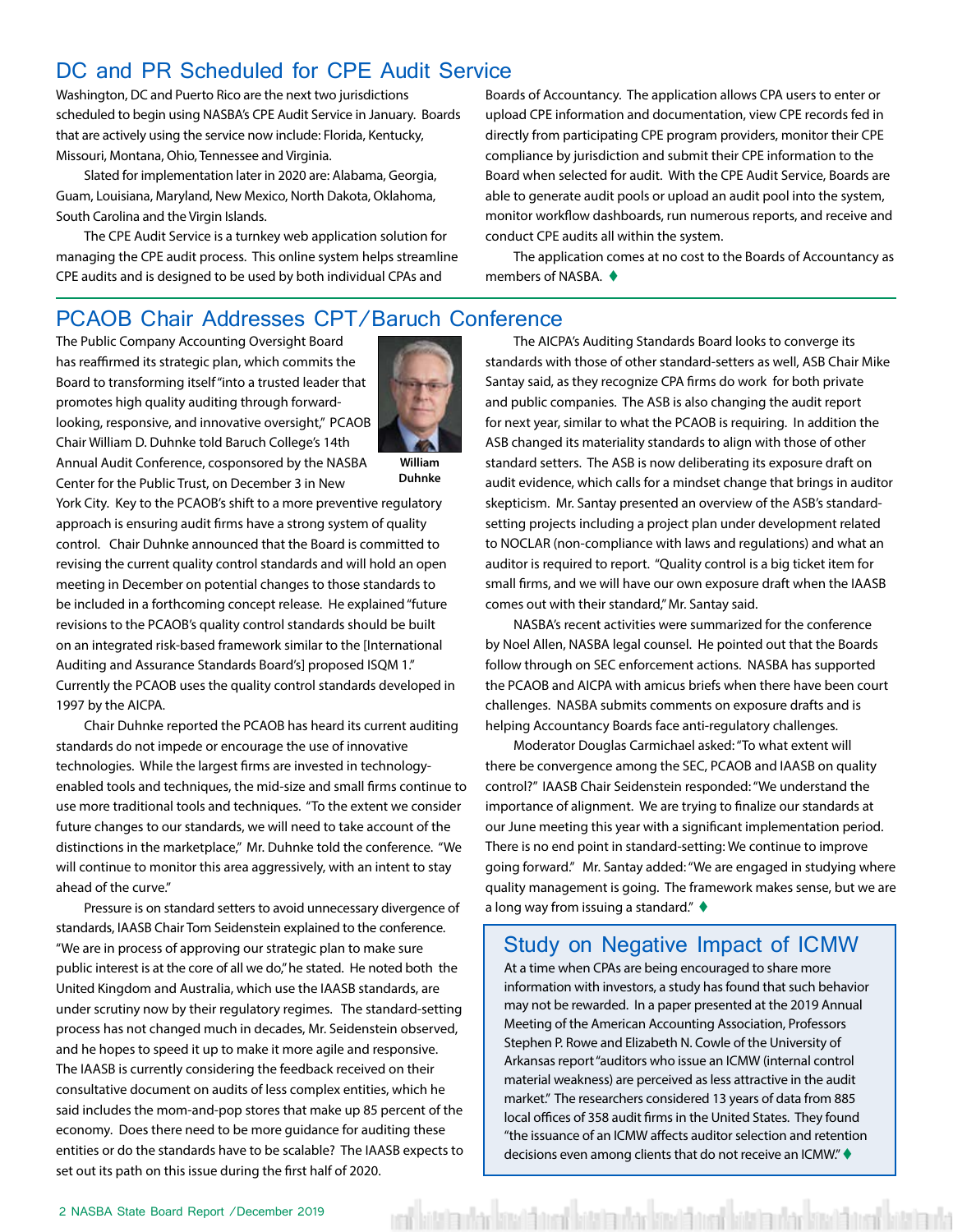# PRESIDENT'S MEMO

### **Looking Back at 2019**

**CPA EVOLUTION** 

In *President's Memos* of the past, I have described how, from my perspective, NASBA has three types of years that impact much of what we do. We have our business/fiscal year (July 31 ending) that determines our budget, financial measurement and business planning. Our governance year runs traditionally from late October, when a new Chair and other newly-elected officers reconstitute the Board of Directors to provide different and/or sustained visions. Then there is the traditional calendar year, which is not tied to our business activities but remains the time many of us step back to generally assess accomplishments. As I prepared to write this final *Memo* of the year, I spent some time reflecting on what we have done in 2019.

From a business perspective, 2019 was another very successful year for NASBA. We completed implementation of outsourcing our information technology services to an international company so that NASBA has the capability and capacity to keep up with the increasing demands for the use of artificial intelligence. In spite of revenue challenges created by a decrease in the number of CPA Examination candidates, 2019 was a year in which we provided a record amount of support to Boards of Accountancy and made multi-million dollars of investments in our infrastructure and systems, so that we ended the fiscal (and calendar) year with the organization having increased its net assets.



**Ken L. Bishop President & CEO**

An even more significant challenge that continued to escalate this year was the increasing amount of anti-regulatory legislation across the country. The threat grew to the point that it became too big for one association, no matter how strong, to fight alone. This year NASBA and AICPA joined forces with the associations of engineers and architects to form the Alliance for Responsible Professional Licensing (ARPL), a coalition of advanced professionals focused on educating policy makers and the public about the importance of rigorous professional licensing standards. ARPL is a significant investment for NASBA and it plays a pivotal role in this timely effort. In legislative politics, however, nothing is more crucial than the grass roots and direct work done by boots on the ground. NASBA's staff and volunteers, working closely with

> our counterparts in the AICPA, have done a great job this year in meeting each and every challenge we have faced. As I look back on the year, NASBA's continued efforts and success in making diversity and inclusion key elements of our core as an organization is a source of significant pride for me. This year we witnessed history with the first back-to-back women Chairs of NASBA, the election of NASBA's first Hispanic Vice Chair (and future Chair), and other officer elections that give us the most diverse Board of Directors in our history. State Boards and State Societies have also made significant strides. Anyone who attended a NASBA meeting or conference this year was able to witness the rainbow of representation.

> If 2019 is remembered for any one issue, it will be the transitional effort to address the evolution of the CPA profession. Like many other major issues in the past, the CPA Evolution challenges have been substantial. It is unprecedented to have the Chairs of NASBA and AICPA personally lead such an effort, which reflects the importance of this critical endeavor. While we are only in the early phases of this process, getting to acceptance of a model in 2019 was key. Early next year, as the model's implementation strategies are developed, NASBA will work to keep State Boards and other stakeholders involved in the process.

Like the accounting profession, NASBA is experiencing the retirement of some of our "baby boomer" staff. When I joined the NASBA staff in 2007, the organization had only two retirees, but other names have been added to that list since then, several in 2019. While it is always somewhat of a melancholy experience to see folks move into the next chapters of their lives, it is also reflective of what a great organization NASBA is to have attracted and retained such dedicated individuals who spent a good portion of their careers supporting the State Boards' mission to protect the public. I am so pleased that we continue to find and develop new talent to fill the important roles and build on the shoulders of those who went before them. I look back at the year in amazement, and look forward to 2020, as I think about the wonderful people I get to work with every day.

It would take many additional pages for me to list all the accomplishments of our staff and volunteers, both domestically and internationally, in 2019. I personally end the year grateful for the opportunity to lead this great organization. This is my chance to thank all our member Boards, friends and stakeholders for your unprecedented participation in this very busy year. I hope that each of you can take pride in our shared accomplishments, looking back at 2019.

I wish each of you the happiest and safest of holidays.

*Semper ad meliora (Always toward better things).*

Zen L. Bolop

*— Ken L. Bishop President & CEO*